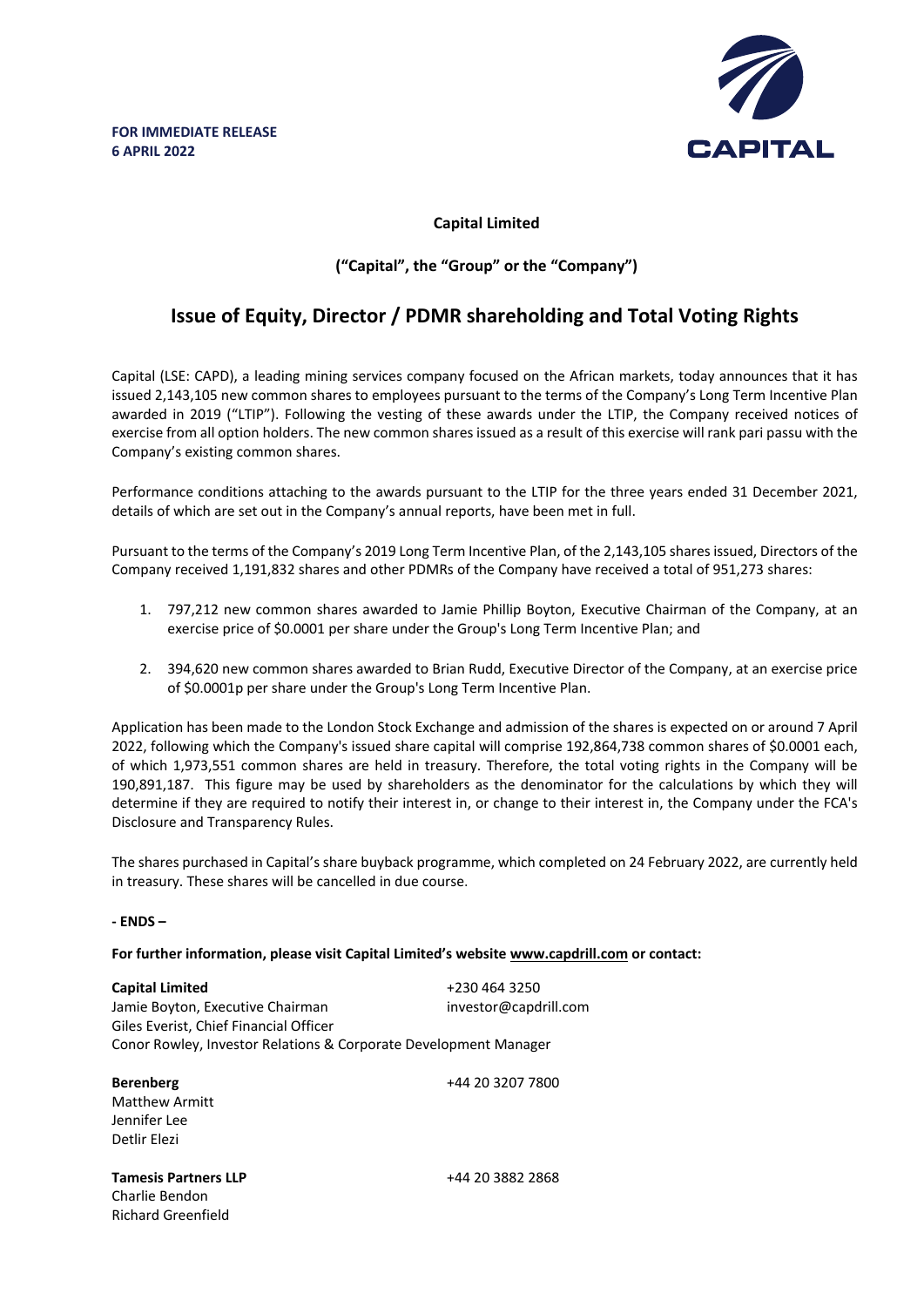

## **Stifel Nicolaus Europe Limited** +44 20 7710 7600 Ashton Clanfield Callum Stewart Rory Blundell

James Husband

**Buchanan** +44 20 7466 5000 Bobby Morse capital@buchanan.uk.com

#### **About Capital Limited**

Capital Limited is a leading mining services company providing a complete range of drilling, mining, maintenance and geochemical laboratory solutions to customers within the global minerals industry, focusing on the African markets. The Company's services include: exploration, delineation and production drilling; load and haul services; mining equipment hire and maintenance; and geochemical analysis. The Group's corporate headquarters are in Mauritius and it has established operations in Burkina Faso, Côte d'Ivoire, Egypt, Guinea, Mali, Mauritania, Nigeria, Saudi Arabia and Tanzania.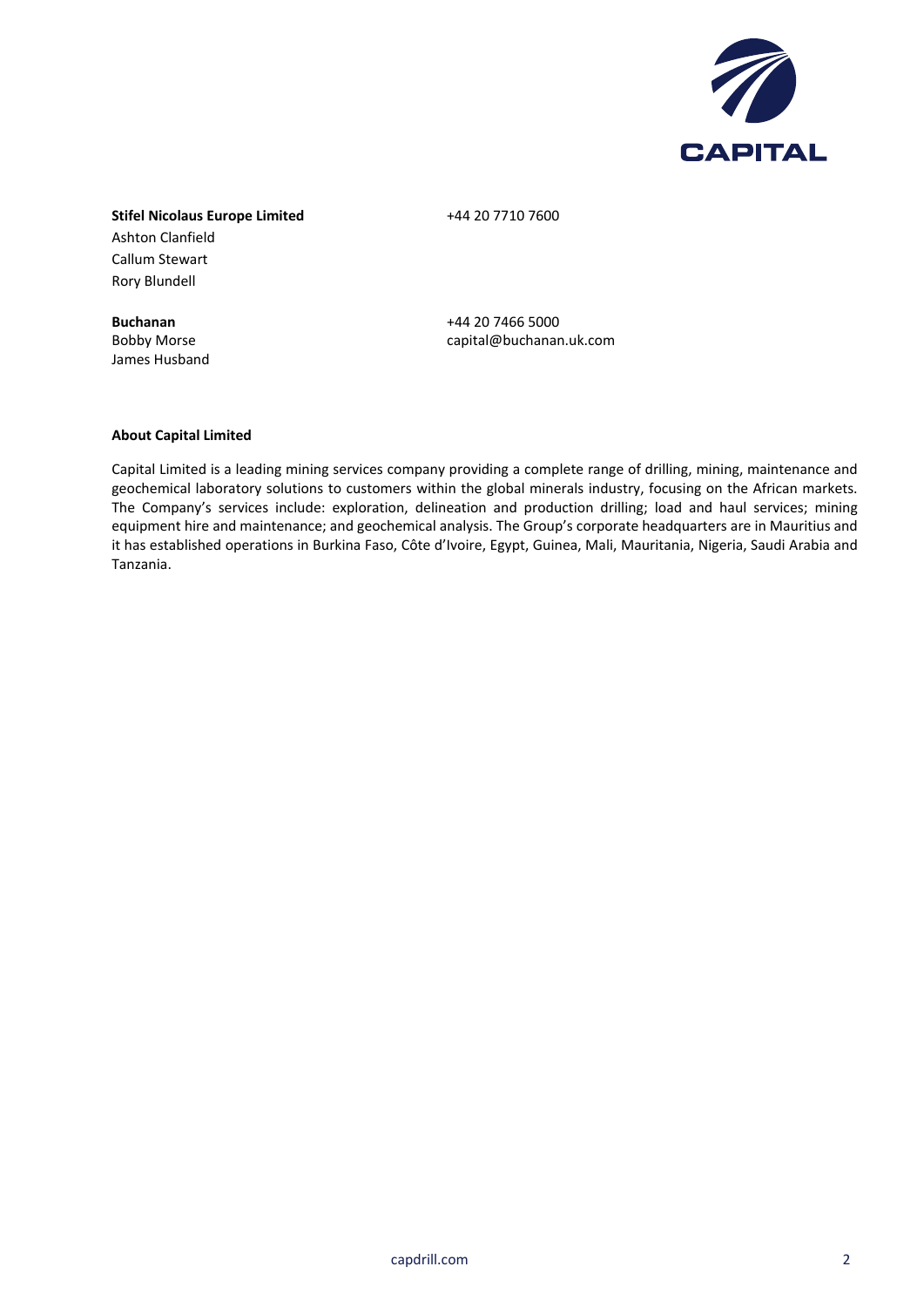

## **Notification of transactions by PDMRs**

| 1.             | Details of the person discharging managerial responsibilities / person closely associated |                                                                                                          |           |  |
|----------------|-------------------------------------------------------------------------------------------|----------------------------------------------------------------------------------------------------------|-----------|--|
| a.             | Name                                                                                      | Jamie Boyton                                                                                             |           |  |
| 2.             | <b>Reason for the notification</b>                                                        |                                                                                                          |           |  |
| a.             | Position/status                                                                           | <b>Executive Chairman</b>                                                                                |           |  |
| b.             | Initial notification/Amendment                                                            | Initial notification                                                                                     |           |  |
| 3.             |                                                                                           | Details of the issuer, emission allowance market participant, auction platform, auctioneer or            |           |  |
|                | auction monitor                                                                           |                                                                                                          |           |  |
| a.             | Name                                                                                      | Capital Limited                                                                                          |           |  |
| b.             | LEI                                                                                       | 213800XG175G91JW8W37                                                                                     |           |  |
| 4.             |                                                                                           | Details of the transaction(s): section to be repeated for (i) each type of instrument; (ii) each type of |           |  |
|                |                                                                                           | transaction; (iii) each date; and (iv) each place where transactions have been conducted                 |           |  |
| a.             | Description of the Financial                                                              | Common shares of \$0.0001 each                                                                           |           |  |
|                | instrument, type of instrument                                                            | BMG022411000                                                                                             |           |  |
|                | Identification code                                                                       |                                                                                                          |           |  |
| b <sub>1</sub> | Nature of the transaction                                                                 | Award of common shares                                                                                   |           |  |
| c.             | Price(s) and volume(s)                                                                    | Price(s)                                                                                                 | Volume(s) |  |
|                |                                                                                           | \$0.0001                                                                                                 | 797,212   |  |
| d.             | Aggregated information                                                                    | See above                                                                                                |           |  |
|                | Aggregated volume                                                                         |                                                                                                          |           |  |
|                | Price                                                                                     |                                                                                                          |           |  |
| e.             | Date of the transaction                                                                   | 4 April 2022                                                                                             |           |  |
| f.             | Place of the transaction                                                                  | Outside of trading venue                                                                                 |           |  |

| 1.    | Details of the person discharging managerial responsibilities / person closely associated                |                                                                                               |           |  |
|-------|----------------------------------------------------------------------------------------------------------|-----------------------------------------------------------------------------------------------|-----------|--|
| a.    | Name                                                                                                     | <b>Brian Rudd</b>                                                                             |           |  |
| 2.    | <b>Reason for the notification</b>                                                                       |                                                                                               |           |  |
| a.    | Position/status                                                                                          | <b>Executive Director</b>                                                                     |           |  |
| b.    | Initial notification/Amendment                                                                           | Initial notification                                                                          |           |  |
| 3.    |                                                                                                          | Details of the issuer, emission allowance market participant, auction platform, auctioneer or |           |  |
|       | auction monitor                                                                                          |                                                                                               |           |  |
| a.    | Name                                                                                                     | Capital Limited                                                                               |           |  |
| b.    | I FI                                                                                                     | 213800XG175G91JW8W37                                                                          |           |  |
| 4.    | Details of the transaction(s): section to be repeated for (i) each type of instrument; (ii) each type of |                                                                                               |           |  |
|       |                                                                                                          | transaction; (iii) each date; and (iv) each place where transactions have been conducted      |           |  |
| a.    | Description of the Financial                                                                             | Common shares of \$0.0001 each                                                                |           |  |
|       | instrument, type of instrument                                                                           |                                                                                               |           |  |
|       | Identification code                                                                                      | BMG022411000                                                                                  |           |  |
| $b$ . | Nature of the transaction                                                                                | Award of common shares                                                                        |           |  |
| c.    | Price(s) and volume(s)                                                                                   | Price(s)                                                                                      | Volume(s) |  |
|       |                                                                                                          | \$0.0001p                                                                                     | 394,620   |  |
| d.    | Aggregated information                                                                                   | See above                                                                                     |           |  |
|       | Aggregated volume                                                                                        |                                                                                               |           |  |
|       | Price<br>$\bullet$                                                                                       |                                                                                               |           |  |
| e.    | Date of the transaction                                                                                  | 4 April 2022                                                                                  |           |  |
| f.    | Place of the transaction                                                                                 | Outside of trading venue                                                                      |           |  |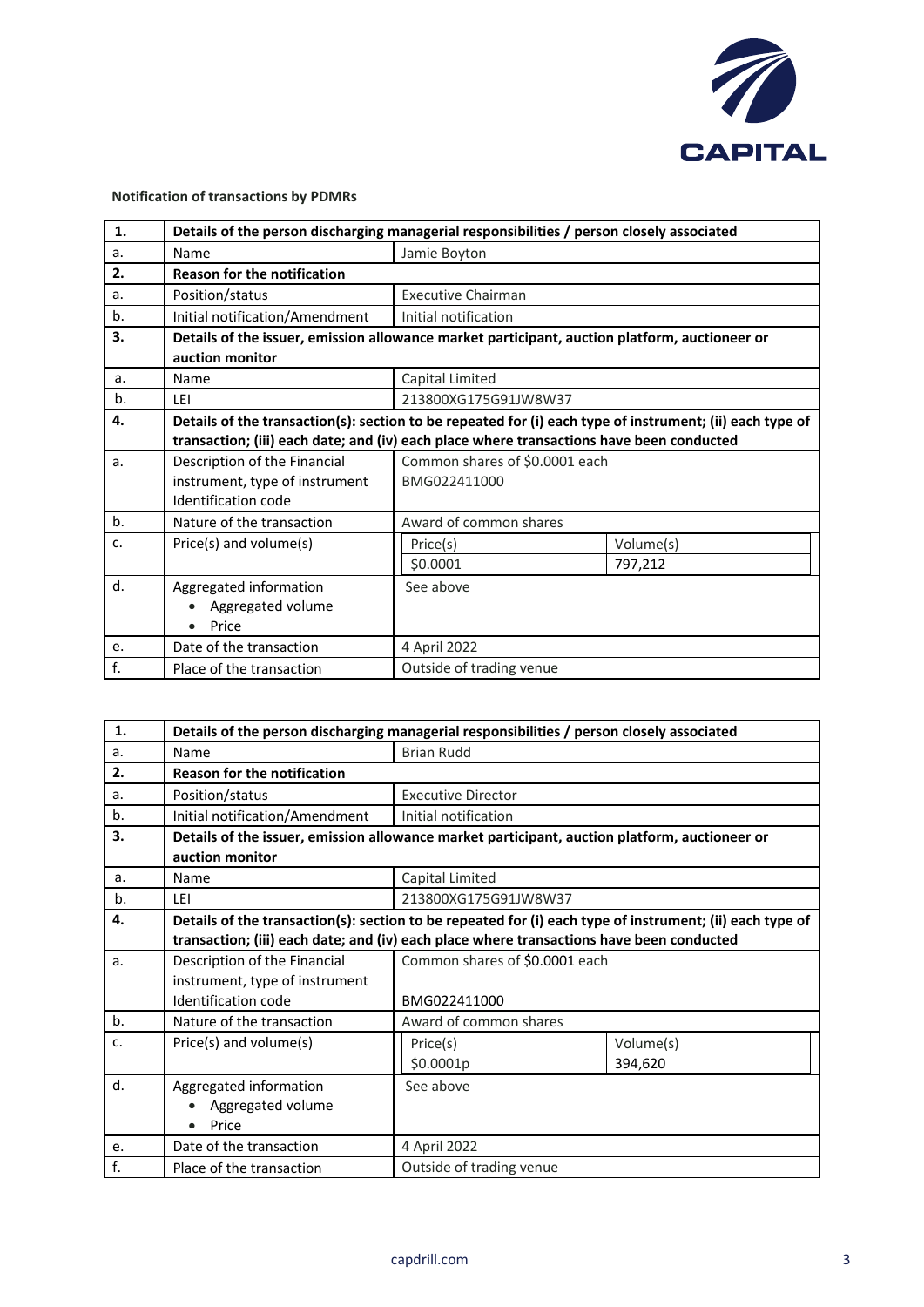

| 1.             | Details of the person discharging managerial responsibilities / person closely associated                        |                                |           |  |
|----------------|------------------------------------------------------------------------------------------------------------------|--------------------------------|-----------|--|
| a.             | Name                                                                                                             | Jodie North                    |           |  |
| 2.             | <b>Reason for the notification</b>                                                                               |                                |           |  |
| a.             | Position/status                                                                                                  | <b>Chief Operating Officer</b> |           |  |
| b.             | Initial notification/Amendment                                                                                   | Initial notification           |           |  |
| 3.             | Details of the issuer, emission allowance market participant, auction platform, auctioneer or<br>auction monitor |                                |           |  |
| a.             | Name                                                                                                             | Capital Limited                |           |  |
| b.             | LEI                                                                                                              | 213800XG175G91JW8W37           |           |  |
| 4.             | Details of the transaction(s): section to be repeated for (i) each type of instrument; (ii) each type of         |                                |           |  |
|                | transaction; (iii) each date; and (iv) each place where transactions have been conducted                         |                                |           |  |
| a.             | Description of the Financial                                                                                     | Common shares of \$0.0001 each |           |  |
|                | instrument, type of instrument                                                                                   | BMG022411000                   |           |  |
|                | Identification code                                                                                              |                                |           |  |
| b <sub>1</sub> | Nature of the transaction                                                                                        | Award of common shares         |           |  |
| c.             | Price(s) and volume(s)                                                                                           | Price(s)                       | Volume(s) |  |
|                |                                                                                                                  | \$0.0001                       | 418,536   |  |
| d.             | Aggregated information                                                                                           | See above                      |           |  |
|                | Aggregated volume                                                                                                |                                |           |  |
|                | Price                                                                                                            |                                |           |  |
| e.             | Date of the transaction                                                                                          | 4 April 2022                   |           |  |
| f.             | Place of the transaction                                                                                         | Outside of trading venue       |           |  |

| 1.             | Details of the person discharging managerial responsibilities / person closely associated                                                                                                            |                                                |                      |  |
|----------------|------------------------------------------------------------------------------------------------------------------------------------------------------------------------------------------------------|------------------------------------------------|----------------------|--|
| a.             | Name                                                                                                                                                                                                 | David Payne                                    |                      |  |
| 2.             | <b>Reason for the notification</b>                                                                                                                                                                   |                                                |                      |  |
| a.             | Position/status                                                                                                                                                                                      | Executive - Commercial                         |                      |  |
| b.             | Initial notification/Amendment                                                                                                                                                                       | Initial notification                           |                      |  |
| 3.             | Details of the issuer, emission allowance market participant, auction platform, auctioneer or<br>auction monitor                                                                                     |                                                |                      |  |
| a.             | Name                                                                                                                                                                                                 | Capital Limited                                |                      |  |
| b.             | LEI                                                                                                                                                                                                  | 213800XG175G91JW8W37                           |                      |  |
| 4.             | Details of the transaction(s): section to be repeated for (i) each type of instrument; (ii) each type of<br>transaction; (iii) each date; and (iv) each place where transactions have been conducted |                                                |                      |  |
| a <sub>r</sub> | Description of the Financial<br>instrument, type of instrument<br>Identification code                                                                                                                | Common shares of \$0.0001 each<br>BMG022411000 |                      |  |
| $b$ .          | Nature of the transaction                                                                                                                                                                            | Award of common shares                         |                      |  |
| c.             | Price(s) and volume(s)                                                                                                                                                                               | Price(s)<br>\$0.0001                           | Volume(s)<br>185,352 |  |
| d.             | Aggregated information<br>Aggregated volume<br>Price<br>$\bullet$                                                                                                                                    | See above                                      |                      |  |
| e.             | Date of the transaction                                                                                                                                                                              | 4 April 2022                                   |                      |  |
| f.             | Place of the transaction                                                                                                                                                                             | Outside of trading venue                       |                      |  |